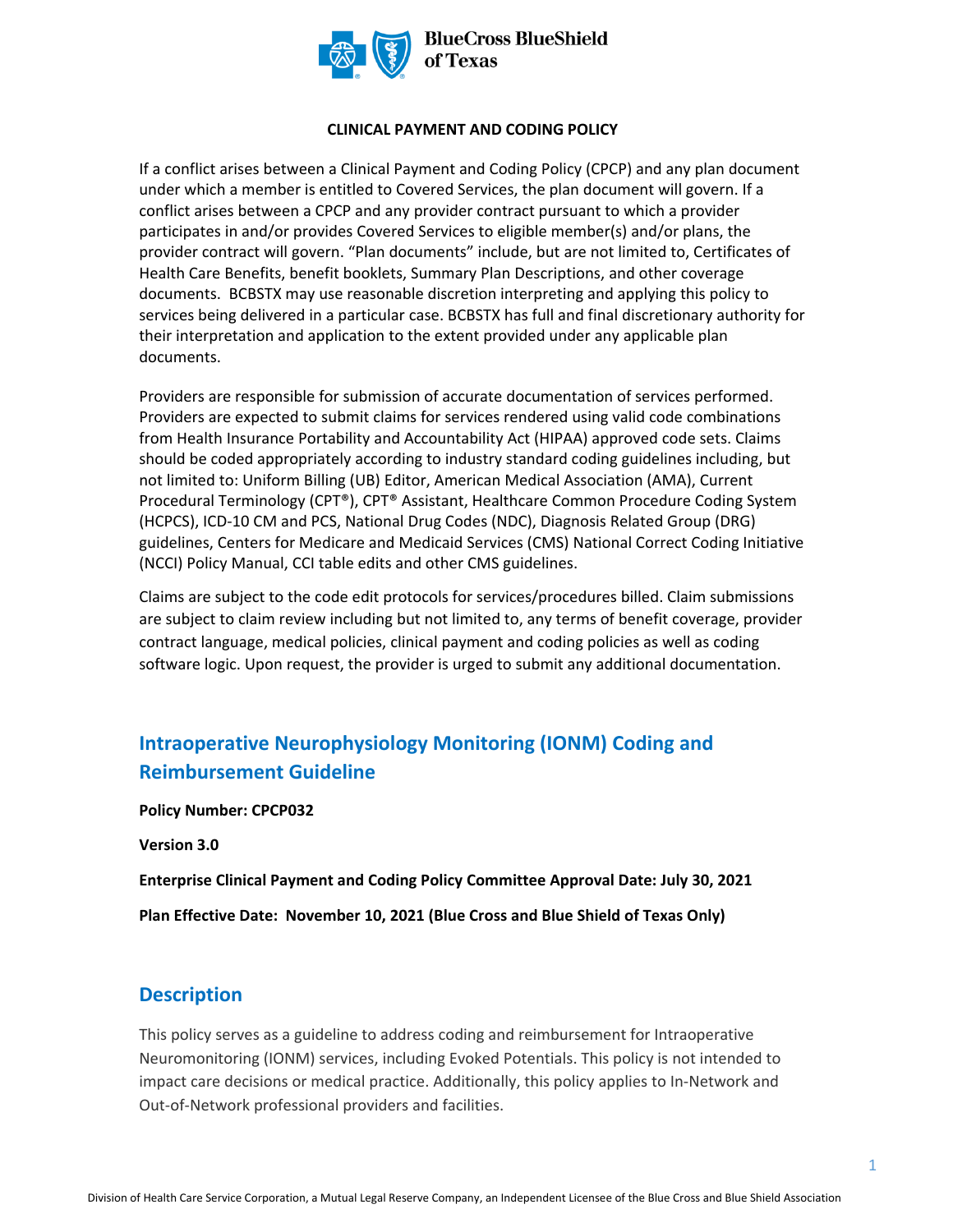

## **BlueCross BlueShield** of Texas

**Intraoperative neurophysiologic monitoring (IONM)** describes a variety of procedures used to monitor the integrity of neural pathways during high-risk neurosurgical, orthopedic, and vascular surgeries. It involves the detection of electrical signals produced by the nervous system in response to sensory or electrical stimuli to provide information about the functional integrity of neuronal structures.

The principal goal of IONM is the identification of nervous system impairment on the assumption that prompt intervention will prevent permanent deficits. Correctable factors at surgery include circulatory disturbance, excess compression from retraction, bony structures, hematomas or mechanical stretching. The technology is continuously evolving with refinements in equipment and analytic techniques, including recording, with several patients monitored under the supervision of a physician who is outside the operating room. Intraoperative neurophysiologic monitoring includes Somatosensory-evoked potentials (SSEP), Motor-evoked potentials (MEP) (using transcranial electrical stimulation), Brainstem auditory-evoked potentials (BAEP), Electromyogram monitoring (EMG) of cranial nerves, Electroencephalogram Monitoring (EEG) and Electrocorticography (EcoG) and may be medically necessary during spinal, intracranial or vascular procedures.

**Evoked potentials (EP)** are responses (electrical signals) produced by the nervous system in response to a stimulus. These types of monitoring help diagnose nerve disorders, determine the location of the site of nerve damage and help evaluate the member's condition after treatment or during surgery.

Some of the different methodologies of monitoring are listed below and are further discussed in **Medical Policy MED205.011**. These services may be considered medically necessary as outlined in the medical policy. Reminder, services that are **not** considered medically necessary or experimental, investigational or unproven (EIU) **may be denied**. Providers are urged to review Plan documents for eligible coverage for services rendered.

# **Reimbursement Information:**

#### **Supervision Requirements, Provider Responsibilities & Documentation**

**Supervision requirements and provider responsibilities** for each procedure vary and must be met by the appropriate provider type. The responsibilities of an IONM provider may include, but are not limited to:

- 1. Have readily available data that is essential for evaluation of the member;
- 2. Evaluate and interpret baseline signals and request any changes in the monitoring procedures of the member that are required;
- 3. Interpret all changes from baseline recordings in real time;
- 4. In real time, will evaluate data and recommend or suggest the anatomical areas of the injury in the context of the surgical procedure when possible.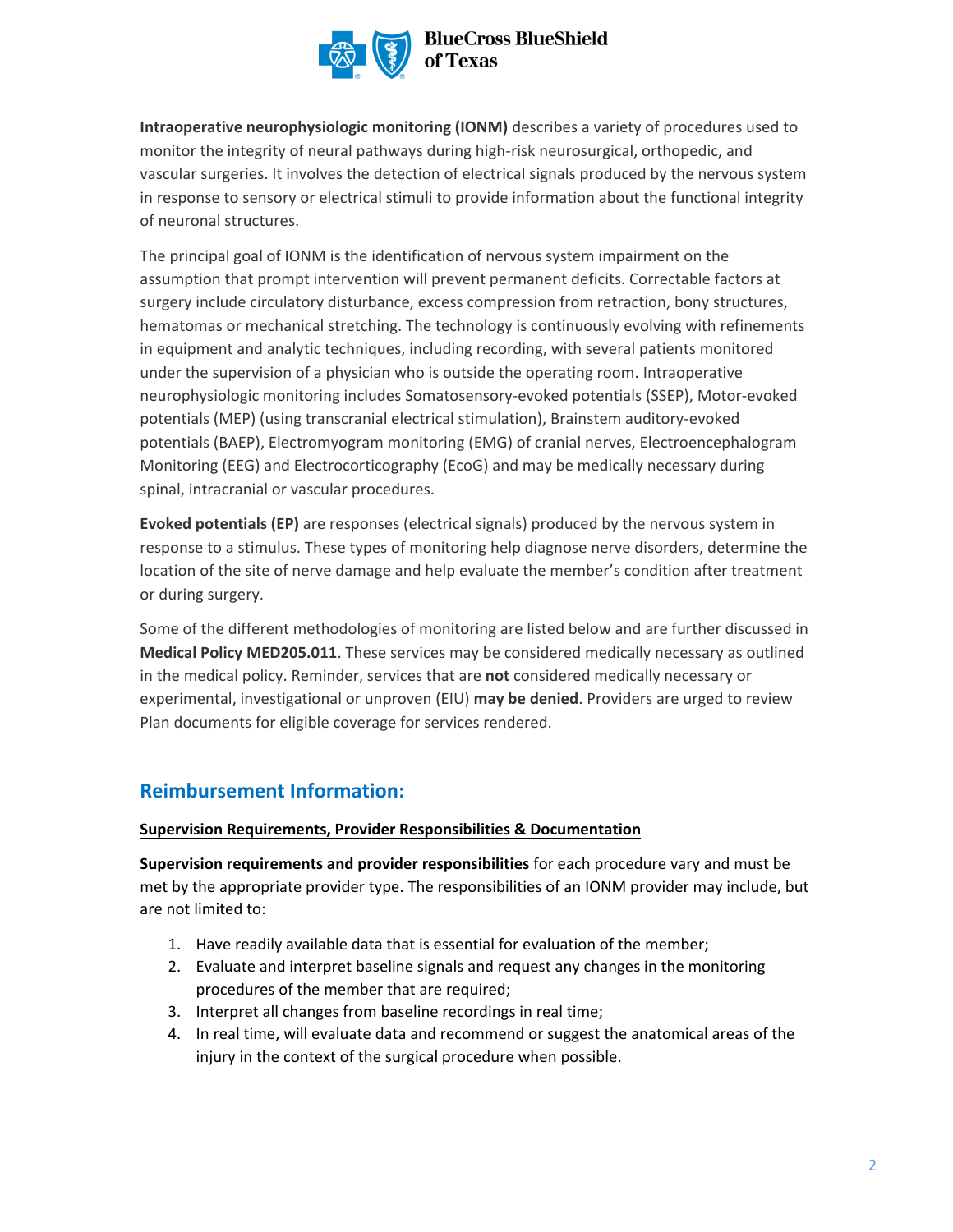

## **BlueCross BlueShield** of Texas

**Documentation** should be submitted in the event/chat log during monitoring of the member to determine the appropriate reimbursement. Documentation can include, but is not limited to:

- 1. Event/Chat log of what occurred during monitoring of the member, such as:
	- a. The operating surgeon (ordering physician) requesting an IONM service by a licensed physician, separate from the surgical team;
	- b. An audio and video connection was established in accordance with requirements outlined in Medical Policy MED205.011;
	- c. The monitoring physician completed a baseline review verbally with the surgeon using the audio connection;
	- d. The monitoring physician communicated any events to the surgeon verbally using the audio connection;
	- e. The monitoring physician completed a closing review verbally with the surgeon;
	- f. The professional component of monitoring and test interpretation;
	- g. Start and stop times of the services provided;
	- h. What was communicated during the service, who was it communicated by, how it was communicated and any other information during the monitoring;
	- i. Name of technologist and their credentials.

#### **Separately Reimbursable Services for IONM, Billing Requirements**

Eligibility for coverage as separately reimbursable service(s) for intraoperative monitoring must meet the following criteria as outlined in Medical Policy MED205.011:

- Must be provided to the operating surgeon (ordering physician) by a licensed physician separate from the surgical team (operating surgeon, assistant surgeons, and/or anesthesiologists); and
- Must have the interpreting physician physically in attendance in the operating suite; or
- Must have the interpreting physician be present by means of a real-time remote mechanism for all electro neurodiagnostic (END) monitoring situations with the following stipulations:
	- o The interpreting physician is constantly available to interpret the recording and advise the surgeon; and
	- o There is live video representation of the END monitoring (identical to the information seen by the technician) with a high-quality bi-directional live audio connection that allows the remote interpreting physician to converse with the operating surgeon at any time. (Cell phone connection or cellular walkie-talkie is not considered adequate. Additionally, "live" means contemporaneous monitoring by the physician during the surgery. Review of a CD or other documentation post-operatively does not constitute "live monitoring".)
- Note, the services of the technician in the room and the monitoring equipment are not separately payable from the reimbursement to the monitoring physician (or the monitoring company). Reimbursement for technician services and equipment may be negotiated directly with the facility.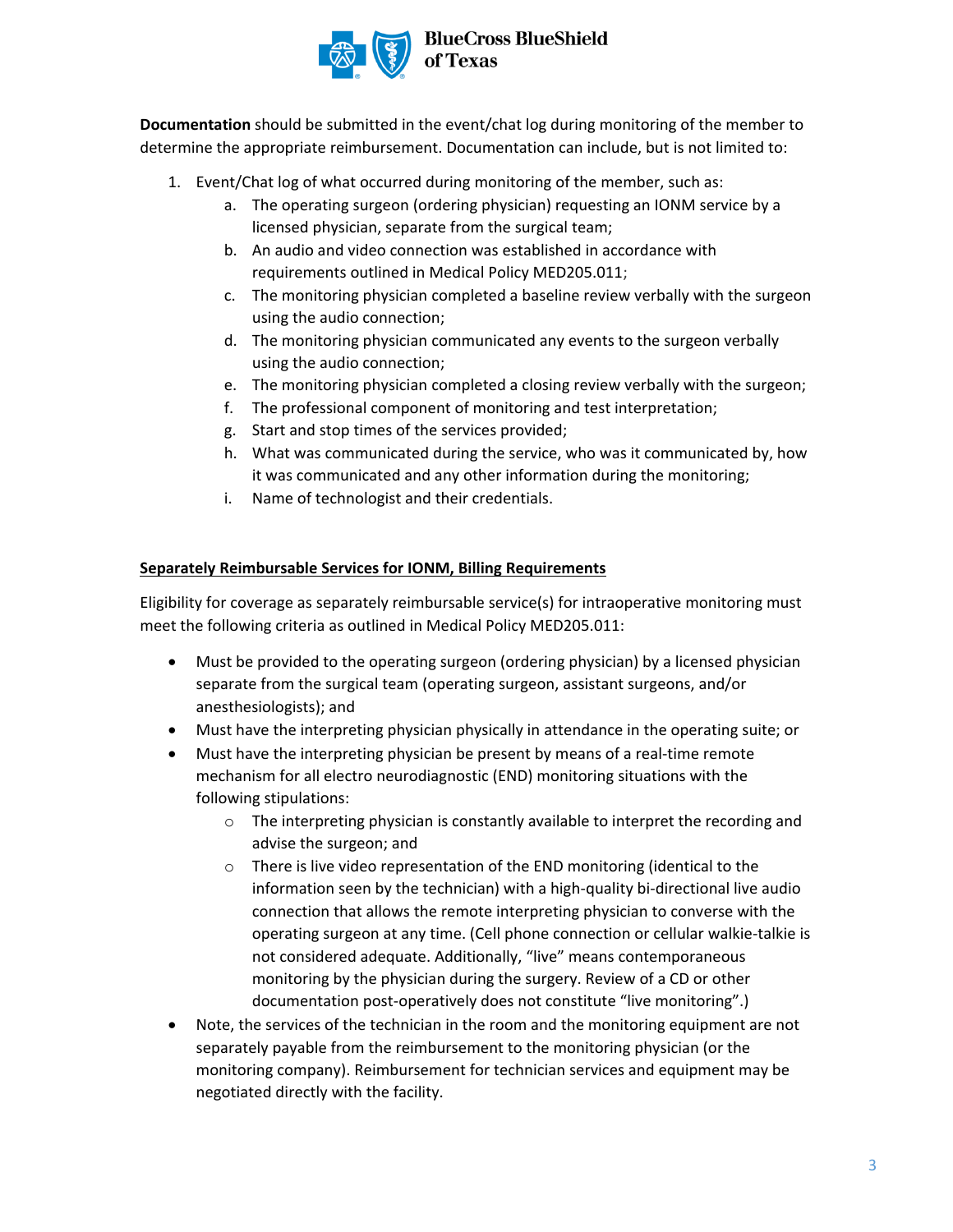

#### **CPT Codes 95940 & 95941**

Intraoperative Neurophysiology CPT codes **95940** and **95941** are used for ongoing neurophysiologic monitoring, testing, and data interpretation distinct from performance of specific type(s) of baseline neurophysiologic study(s) performed during surgical procedures to a single member.

- Professional provider services are included in the primary service of the procedure when services are rendered by the surgeon or anesthesiologist and should not be reported separately.
- Recording and testing is performed either personally or by a technologist who is physically present with the member during the service.
- Supervision is performed either in the operating room or by real time connection outside the operating room.
- The monitoring professional must be solely dedicated to performing the intraoperative neurophysiologic monitoring and must be available to intervene at all times during the service as necessary, for the reported time period(s). These codes are reported based on the time spent for monitoring only, and not for the number of baseline tests that are rendered, or the parameters monitored. The time spent monitoring excludes time to set up, record and interpret the baseline study, and to remove electrodes at the end of the procedure.
- Report CPT code 95940 for each set of 15-minutes that the monitoring is done from within the operating room in a one-on-one setting. This code should not be used if more than 1 member is monitored or if the services were rendered remotely.
- Report CPT code 95941 for each hour of monitoring done from a remote or nearby location for one or more overlapping operative sessions. Note, this code cannot be billed for 30-minutes or less.
- Units for IONM code 95940 must be billed for time spent for one-on-one monitoring to a single member. Units for these codes must reflect the total duration of one-on-one monitoring even if that time is not in a single continuous block.
- Modifier(s) TC and 26 do not apply to CPT code 95941.
- Intraoperative neurophysiology monitoring may not be billed by the physician performing an operative or anesthesia procedure as this is included in the global surgical package. (Note, this includes, but not limited to, the neurophysiology testing CPT codes 90000 series for intraoperative neurophysiology testing (e.g., 92585, 95822-95870, 95907-95913, 95925-95929, 95930-95939).

Additional criteria when billing CPT codes **95940** and **95941**, can be found in the most recent CPT code book.

#### **HCPCS Code G0453**

HCPCS code **G0453** should be billed only for undivided attention by a monitoring provider to a single member and not for simultaneous attention by the monitoring provider to more than one member. This code can be billed in multiple units to account for the cumulative time spent exclusively monitoring a single member. Therefore, CPT code **G0453** can be billed for 15 minutes of continuous monitoring of the member followed by an additional 15-minutes later in the same members procedure, equal to a total of 30-minutes or two units. Note, this code is reported based on the time spent for monitoring only, and not for the number of baseline tests that are rendered, or the parameters monitored.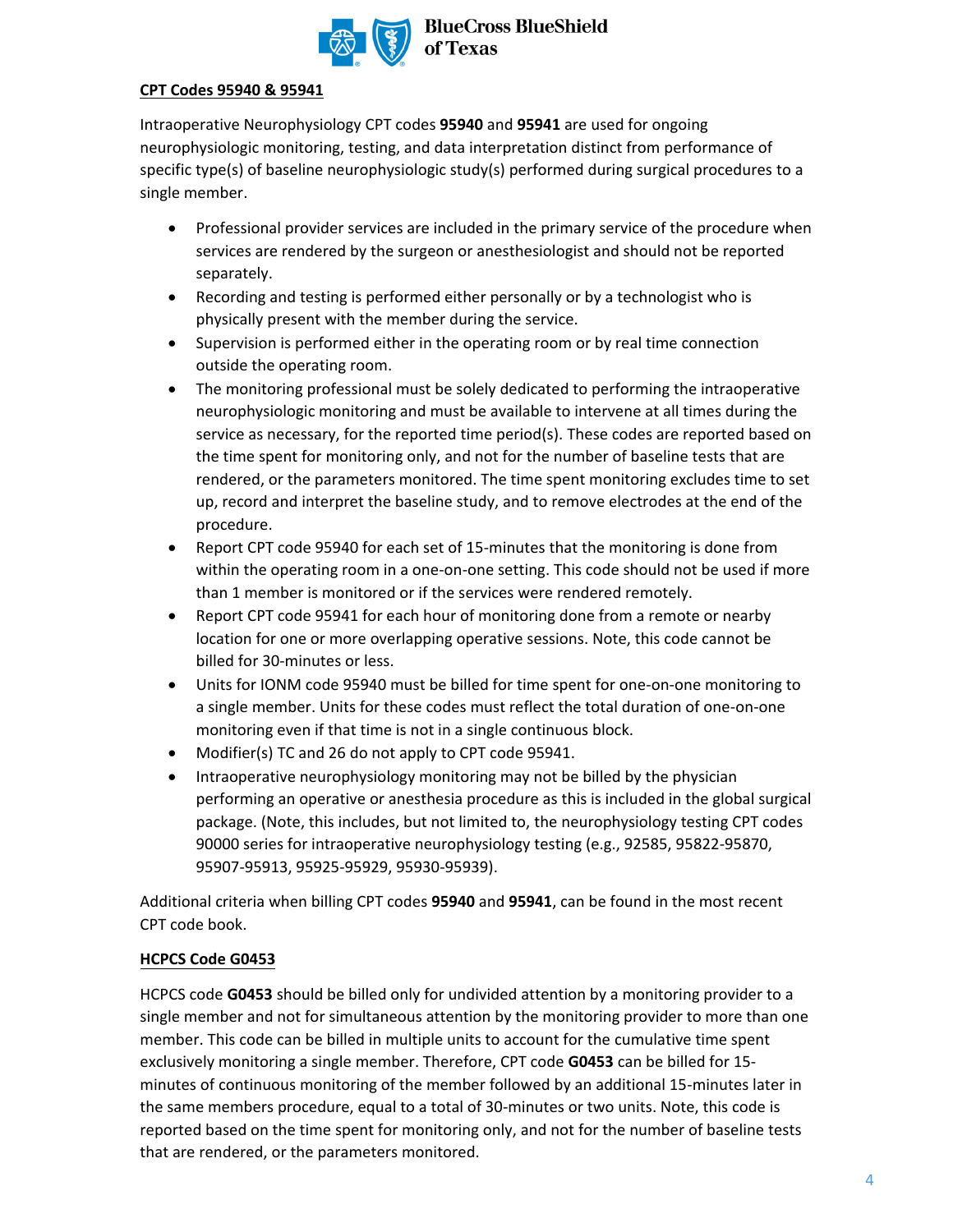

# **BlueCross BlueShield<br>of Texas**

- Units for IONM code G0453 must be billed for time spent for one-on-one monitoring to a single member. Units for these codes must reflect the total duration of one-on-one monitoring even if that time is not in a single continuous block.
- Modifier(s) TC and 26 do not apply to HCPCS code G0453.
- Intraoperative neurophysiology monitoring may not be billed by the physician performing an operative or anesthesia procedure as this is included in the global surgical package.

### **Coding Tips**

- Baseline studies (e.g., EMGs, NCVs), should not be billed more than one time per operative session.
- IOMN monitoring time is counted from the incision time or the time when the baseline interpretation is communicated to the surgeon by the monitoring physician (whichever is later) to the closing time or monitoring end (whichever is earlier).
- Modifier -26 must be appended for the professional component of monitoring and test interpretation only. Documentation must support appropriate separately reimbursable IONM services for eligible reimbursement. The technical component is the responsibility of the facility.
- Additional timed codes may not be billed such as 95961; instead bill the code that does not require time. For example, 95822.
- The place of service (POS) billed should be the location of the member, such as POS 19, 21, and 22.
- IONM services should be billed to the BCBS plan where provider rendering the IONM services is physically located/present at the time of service. The provider's billing office address does NOT determine the BCBS plan where services should be billed.
- Train-of-four (TOF) monitoring should not be separately billed as it is considered integral to intraoperative monitoring and/or the administration of anesthesia and is primarily done to prevent or avoid permanent neurological injury. Therefore, TOF monitoring or any type of neuromuscular blockade testing, is not separately reimbursed.

#### **Billing Examples**

- *1.* **Question***: Is it appropriate to report, for example, CPT codes 95937 or 95999 for trainof-four testing during intraoperative neural monitoring?* **Answer:** *Train-of-four monitoring is considered integral to intraoperative neuromonitoring and/or administration of anesthesia and, therefore, is not separately reportable. Train-of-four monitoring does not fit the criteria for CPT codes 95937 nor 95999.*
- *2.* **Question:** *Is it appropriate to bill CPT code 95940 for remote or nearby monitoring of multiple patients at the same time?* **Answer:** *No, CPT code 95940 is used for monitoring a single member with the monitoring physician physically in attendance in the operating suite.*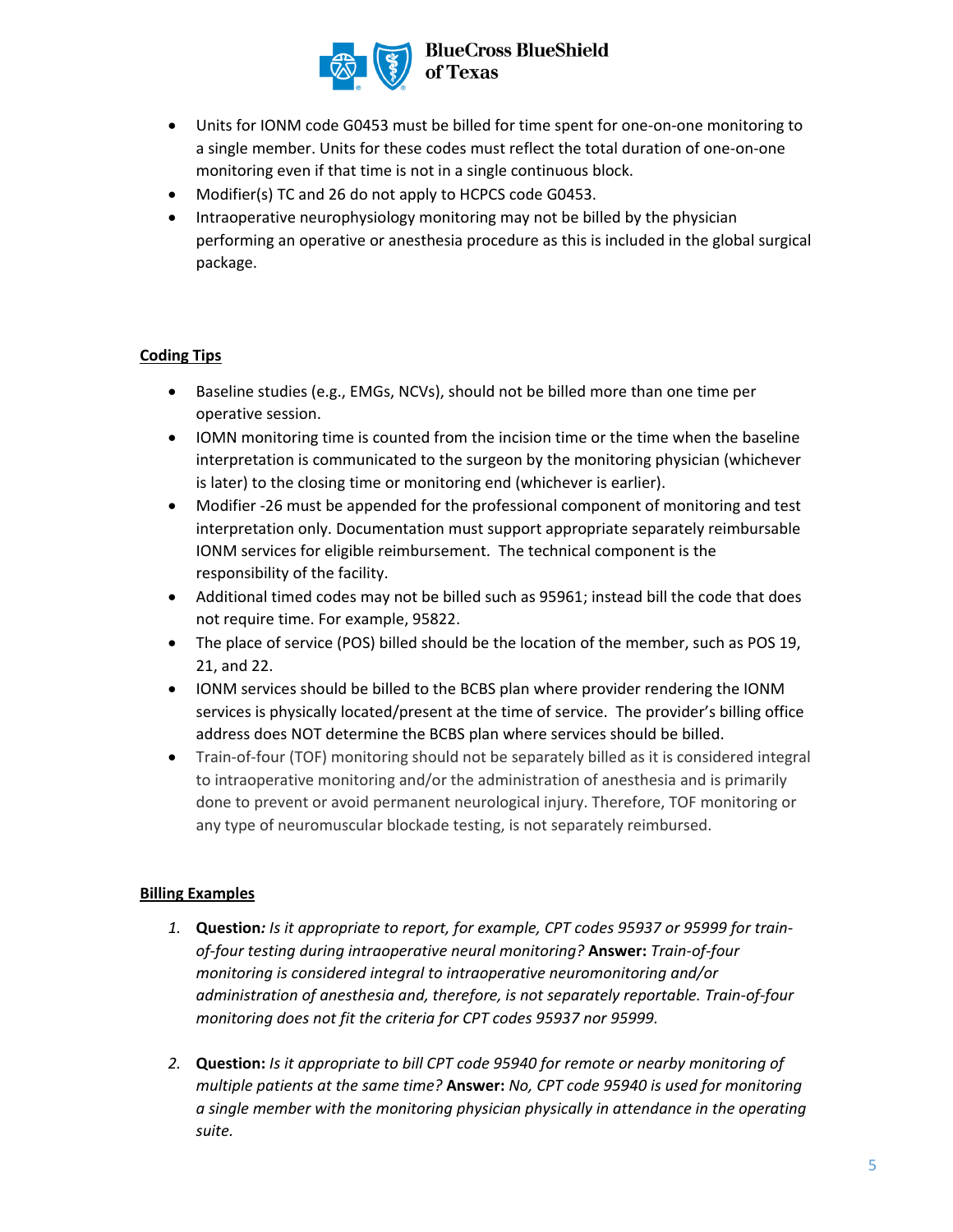

- *3.* **Question:** *How many units of HCPCS code G0453 can be billed for 37 minutes?* **Answer:** *2 units should be billed. A unit of time is attained when the mid-point has passed. A 3rd unit cannot be billed unless the monitoring time reached 38 minutes.*
- *4.* **Question:** *How many units of CPT code 95941 can be billed for 2 hours and 30 minutes?* **Answer:** *2 units should be billed. A unit of time is attained when the mid-point has passed. A 3rd unit cannot be billed unless the monitoring time reached 2 hours and 31 minutes.*
- *5.* **Question:** *Is the time spent performing or interpreting the baseline neurophysiologic study counted as intraoperative monitoring?* **Answer:** *No, this is covered in a separately reportable procedure.*
- *6.* **Question:** *Can I bill the professional component for monitoring and test interpretation separately during an IONM service?* **Answer:** *Yes, the only separately reimbursable IONM service is the professional component of the monitoring and test interpretation if it is billed with the appropriate documentation.*
- *7.* **Question:** *Is the time spent setting up equipment, removing equipment or preparing the patient counted in the IONM time and included when calculating units?* **Answer:** *No, billing for time spent for these scenarios in addition to the IONM is considered inappropriate and should not be included in the units billed.*
- *8.* **Question:** *What type of format is required to submit a recording?* **Answer:** *Recordings do not need to be submitted to the Plan. The medical records submitted should contain documentation of what occurred during the monitoring, e.g. event/chat logs.*
- *9.* **Question:** *Is the bi-directional live audio connection, that allows the remote interpreting physician to converse with the operating surgeon at any time, required for a certain amount of time for the procedure or the entire procedure?* **Answer:** *The remote interpreting physician must have high-quality bi-directional live audio connection that allows the remote interpreting physician to converse with the operating surgeon at any time. The interpreting physician must be constantly available to interpret and advise the surgeon.*
- *10.* **Question***: If a provider is physically located in one state and rendering a service for a member in another state, which state should I submit the claim to?* **Answer***: The claim should be submitted to the state plan where the provider is physically located at the time the service is rendered. For example, provider who is physically located in OK provides a service for a member who is in TX. The provider should submit the claim to the BCBSOK plan.*

The plan reserves the right to request supporting documentation. Claim(s) that do not adhere to coding and billing guidelines may result in a denial or reassigned payment rate. Claims may be reviewed on a case by case basis. For additional information related to this policy, please refer to the Plan's website or contact your [Network Management Office.](https://www.bcbstx.com/provider/contact_us.html)